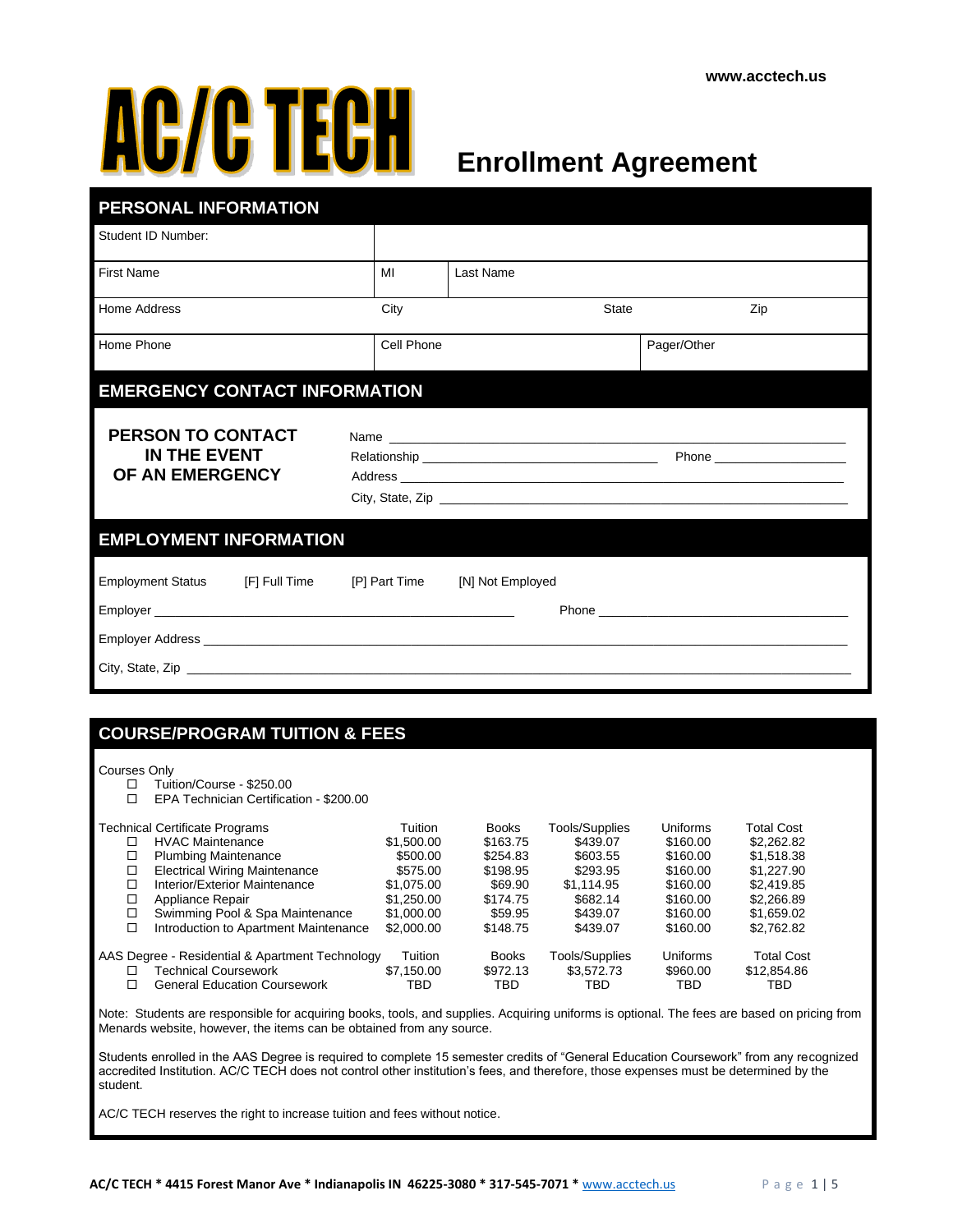#### **Financial Assistance**

Do you require financial Assistance?

- $\square$  No... I'm able to pay the lump sum.<br> $\square$  No... my emblover is paving the tuit
- No… my employer is paying the tuition & fees.
- $\Box$  No... my sponsor. is paying the tuition & fees.
- □ Yes... I will pursue AC/C TECH's Standard Promissory Note.

#### **AC/C TECH's STANDARD PROMISSORY NOTE, if requested**

#### **1. TOTAL AMOUNT OF LOAN: \_\_\_\_\_\_\_\_\_\_\_\_\_\_**

#### **2. PAYMENTS**:

 $\Box$  - **LUMP SUM** - The full balance of this Note, including all late fees, is due on the  $\Box$  day of

- $\square$  **INSTALLMENTS** Starting the \_\_\_\_\_ day of \_\_\_\_\_\_\_\_\_\_\_, \_\_\_\_\_\_<sub>t</sub> this student agrees to pay \_\_\_\_\_\_\_\_\_\_ dollars on (select the applicable schedule)
	- o a **weekly** basis until the account balance is paid in FULL.
	- o a **monthly** basis until the account balance is paid in FULL.
	- o a **pay period** basis until the account balance is paid in FULL.

**LATE FEE** - There shall be a late payment fee of:

- $\triangleright$  \$10 per occurrence if student is paying weekly
- $\triangleright$  \$40 per occurrence if student is paying monthly.
- $\triangleright$  \$25 per occurrence if student is paying based on their employer's pay period.
- **3. TRANSCRIPTS:** In the event of a default by the Student, AC/C TECH has the right to withhold release of transcripts, certificates, and degrees as allowed under law and national accreditation standards until outstanding debt is paid in full.
- **4. PREPAYMENT:** Student may pre-pay this Note without penalty.
- **5. ATTORNEYS' FEES AND COSTS:** Student shall pay all costs incurred by AC/C TECH in collecting sums due under this Note after a default, including reasonable attorneys' fees. If AC/C TECH or Student sues to enforce this Note or obtain a declaration of its rights hereunder, the prevailing party in any such proceeding shall be entitled to recover its reasonable attorneys' fees and costs incurred in the proceeding (including those incurred in any bankruptcy proceeding or appeal) from the non-prevailing party.
- **6. WAIVER OF PRESENTMENTS:** Student waives presentment for payment, notice of dishonor, protest and notice of protest.
- **7. NON-WAIVER:** No failure or delay by AC/C TECH in exercising AC/C TECH's rights under this Note shall be considered a waiver of such rights.
- **8. SEVERABILITY:** In the event that any provision herein is determined to be void or unenforceable for any reason, such determination shall not affect the validity or enforceability of any other provision, all of which shall remain in full force and effect.
- **9. INTEGRATION:** There are no verbal or other agreements which modify or affect the terms of this Note. This Note may not be modified or amended except by written agreement signed by Student and AC/C TECH.
- **10. CONFLICTING TERMS:** The terms of this Note shall control over any conflicting terms in any referenced agreement or document.
- **11. NOTICE:** Any notices required or permitted to be given hereunder shall be given in writing and shall be delivered (a) in person, (b) by certified mail, postage prepaid, return receipt requested, (c) by facsimile, or (d) by a commercial overnight courier that guarantees next day delivery and provides a receipt, and such notices shall be made to the parties at the addresses listed below.
- **12. EXECUTION:** The Student executes this Note as a principal and not as a surety. If there is a Co-Signer, the Student and Co-Signer shall be jointly and severally liable under this Note.
- **13. GOVERNING LAW:** This note shall be governed under the laws in the State of Indiana.

| <b>SIGNATURE AREA</b>    |                                                                                                                                                                             |
|--------------------------|-----------------------------------------------------------------------------------------------------------------------------------------------------------------------------|
| <b>Student Signature</b> | Date and the state of the state of the state of the state of the state of the state of the state of the state<br><u> 1989 - John Stein, Amerikaansk politiker (</u> † 1920) |
| <b>Advisor Signature</b> | Date                                                                                                                                                                        |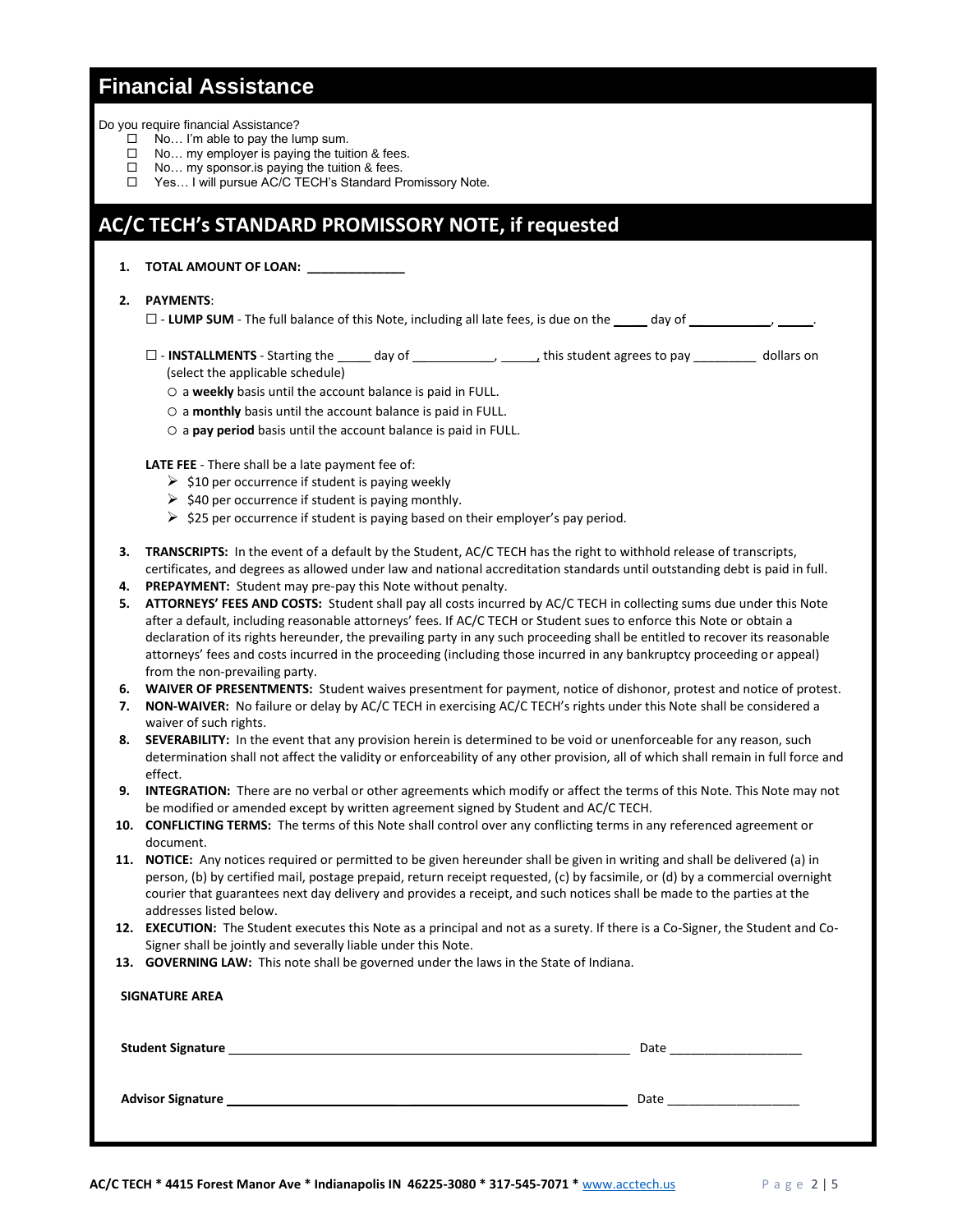## **DISTANCE EDUCATION DISCLOSURE STATEMENT**

AC/C TECH is approved to offer distance online training to all qualified Indiana citizens by the Indiana Board for Proprietary Education. We do not enroll students from other states, except those employed and offered training via a State recognized employer-based training program.

All lessons can be completed by using any desktop computer, laptop computer, tablet, or smart phone. We also utilize other technologies to optimize the interaction between ourselves and students… which include conducting live web-meetings, posting recorded web-meetings on our website, communicating with students using Facetime/Duo technology, and playing YouTube videos.

Each student is assigned a private username and password which allows access to the training platform and resources anytime and from any location.

#### **CANCELLATION POLICY**

Students may cancel an enrollment anytime and for any reason and by any method. Prospective students who have not visited the Property Management firm prior to enrollment will have the opportunity to cancel (without penalty) following a tour of the facilities where training will be provided.

#### **REFUND POLICY**

AC/C TECH will pay a refund to students in the amount calculated under this policy, or as otherwise approved by the Indiana Board for Proprietary Education. The student's obligation at the time of cancellation will be calculated as follows:

- (A) Within six (6) days following the signing of the contract, no obligation and all monies paid, if any, to be fully refunded. Example Refund: \$250 – (\$250 x .00) = \$250.00
- $(B)$  After six (6) days, but before beginning of training, a registration fee of 20% of the total tuition not to exceed \$100.00. Example Refund: \$250 – (\$250 x .00) = \$250.00 \* AC/C TECH does not have Registration Fees
- (C) After beginning of training, the registration fee, plus 10% of the total tuition until student completes 10% of the assignment. Example Refund: \$250 – (\$250 x .10) = \$225.00
- (D) After completing 10% of the assignments, but prior to completing 25% of the assignments, the registration fee plus 25% of the total tuition. Example Refund: \$250 – (\$250 x .25) = \$187.50
- (E) After completing 25% of the assignments but prior to completing 50% of the assignments, the registration fee plus 50% of the total tuition. Example Refund: \$250 – (\$250 x .50) = \$125.00
- (F) After completing 50% of assignments, but prior to completing 75% of the assignments, the registration fee plus 75% of total tuition. Example Refund: \$250 – (\$250 x .75) = \$62.50
- (G) After completing 75% of assignments, the student is responsible for total tuition. Example Refund:  $$250 - ($250 x 1.00) = $0.00$
- (H) The entire course (all lessons and testing) must be completed within 30 days. If a student does not cancel by the end of such time, he is responsible for his total tuition.
- (I) The institution will make a proper refund, within thirty-one (31) days of the student's request for cancellation.
- (J) If the student has paid tuition extending beyond twelve (12) months all such charges shall be refunded.

#### **TRANSFER CREDIT DISCLOSURE STATEMENT**

AC/C TECH allows transfer of credits when an official transcript is received indicating the student's achievements. The course organization and length must be similar to AC/C TECH's, the age of the previously earned credit is not greater than 10 years old, the transfer does not exceed 75% of the program requirements (21 courses), and the transferring institution's accreditation is defined as equal to or higher in status than AC/C TECH's. Credits awarded for experiential or equivalent learning cannot exceed 25 percent of the program requirements (7 courses) to earn the AAS Degree.

#### **TRANSFER DISCLOSURE STATEMENT**

When AC/C TECH courses are being transferred to another institution, the acceptance of that transfer is determined by the receiving institution.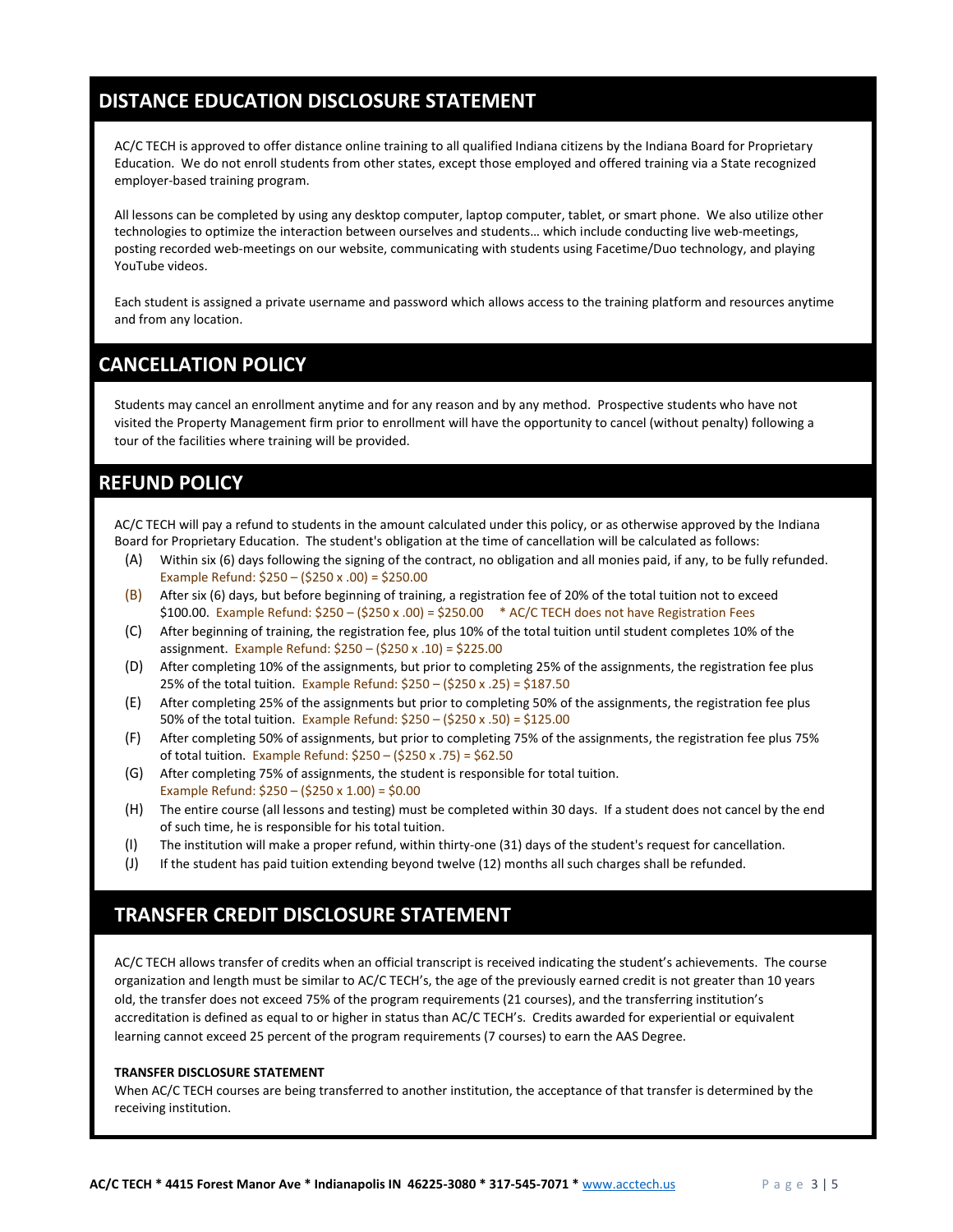## **AC/C TECH'S OBLIGATIONS**

The broad philosophy at AC/C TECH is to provide practical and focused training that will benefit students and the apartment communities they serve. We offer online training and the curriculum for each course involves:

- Viewing online lectures
- Taking quizzes and final examinations via the internet
- Having an option of repeating lessons and/or quizzes to improve scores
- Analyzing reference videos and other training materials via the internet
- Completing lab assignments to help students develop specific skills
- Fulfilling a mandatory 1-hour verification assignment
- Documenting OJT (On-Job-Training) assignments
- Participating in web-based meetings

#### **STUDENT'S RIGHTS, RESPONSIBILITIES, AND OBLIGATIONS**

Students can pursue lessons anytime of the day and from any location. Considering the lessons can be stopped and started at will and repeated many times over, the graduation rate will be high because students have self-paced control over the lessons. The lessons offer standardized training regardless of the equipment or employment location.

Student achievement is determined by completing lectures, labs, quizzes, a final examination, and OJT assignments. As the minimum passing standard, students are required to demonstrate a proficiency in 70% of the course activities. That includes earning a 70% or higher score on the Final Examination, OJT Evaluation, and Final Score. Students are required to pass all courses listed in the program to earn a Technical Certificate or AAS Degree. Successful completion of a program is based on meeting all requirements listed under the program objectives and will be confirmed by an appropriate credential.

### **STUDENT IDENTIFICATION VERIFICATION**

During the admission process, all candidates are required to submit identification. Acceptable ID's may include a valid driver's license, governmental identification card, passport, or military identification.

At the conclusion of each course, instructors will verify the identity of students to assure that they are indeed the person who completed the online training. In addition, the instructors will verify if the student developed the skills necessary to complete work assignments expected of a maintenance technician. The instructor may ask questions related to diagnostic procedures, adjusting the system for optimum efficiency, annual maintenance activities, etc. Again, it's just a 1-hour verification assignment.

### **COLLECTION POLICY**

AC/C TECH's collection practices are fair, encourage students' progress, and will seek to retain their good will.

- 1. AC/C TECH accepts cash, personal checks, money orders, and charge cards.
- 2. Financial assistance is available.
- 3. Payment processing will be made in accordance with the promissory note.
- 4. If the student's credit card information is no longer active or payment has been declined, AC/C TECH will contact the cardholder immediately to update information.
- 5. Accounts in arrears over 30 days would prompt AC/C TECH to contact the student's employer or family members to resolve the concern. The student's employer or family members may be contacted by telephone, email, or letter.
- 6. Accounts in arrears over 60 days would prompt AC/C TECH to suspend the student from all training programs until the account is paid up to date or until payment arrangements have been satisfied by the school.
- 7. Accounts in arrears over 90 days would prompt AC/C TECH to refer the matter to legal counsel for collection. The student will no longer be eligible to participate in the program until the account balance is Paid in FULL.
- 8. After legal review/approval, AC/C TECH may refer the debt to a third-party collection firm.

AC/C TECH may inform the student's employer so that a wage garnishment can be attached to the collection in accordance with federal, state and municipal guidelines.